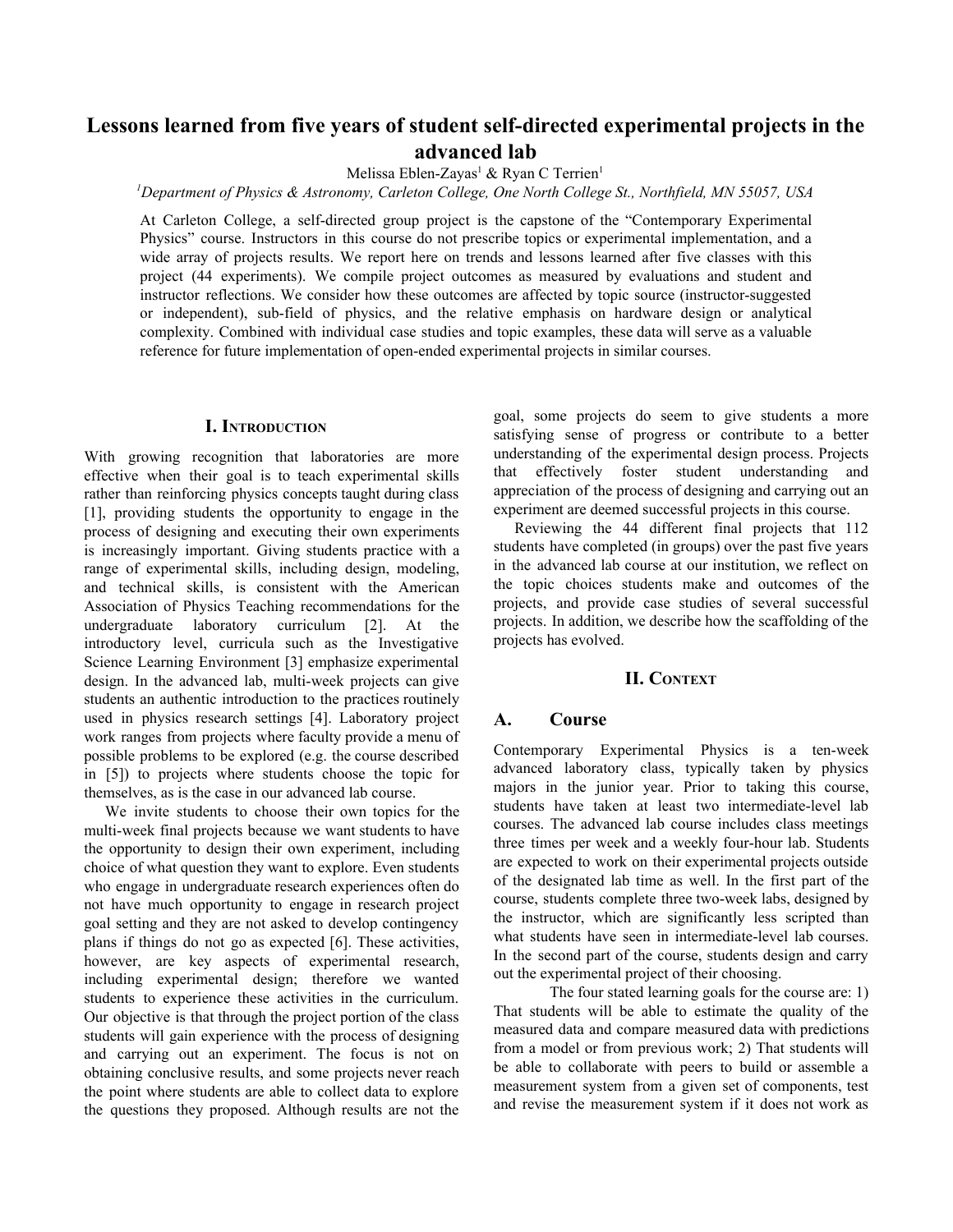expected, and keep a clear record of their work as they do this; 3) That students will be able to clearly and convincingly communicate experimental work and results to an appropriate audience, either orally or in writing; 4) That students will demonstrate the ability to be reflective on the practice of experimental physics. Particular skills or experiments are not a focus of this course. Rather, the aim is for students to gain an appreciation for the process of doing experimental work. The final project is particularly focused on helping the students meet learning goals 2) and 4).

# **B. Project**

The final project is designed to give students an opportunity to develop their experimental design skills. Students may propose projects on any topic that meets the following guidelines: 1) the project can be carried out primarily with existing equipment and resources in the department (although a budget is available for small purchases); 2) the project must include an experimental challenge that is not trivial (so analyzing existing data sets is not appropriate for this project); and 3) the project is designed to test or build on results in the published literature. The third guideline was added after several groups proposed projects that focused on building apparatus, and the students relied on do-it-yourself websites rather than peer-reviewed literature as the basis for their work; these projects were largely unsuccessful in helping students gain an understanding of the experimental design process.

The projects are carried out in groups of two or three students. Instructors assign students to groups, and students work with the same group for the entire course. Students do have the option of letting the instructor know if there are students with whom they do not work well based on past experience, but they do not select their own groups. Working with the same group for the entire course means that group members identify difficult dynamics long before the project work begins in lab, and course activities are designed to explicitly foster discussion of group dynamics and help students address difficulties.

The final project is introduced in the first week of the course. Students are given a list of 12-16 topics with a reference to an article that can serve as a starting point for exploring the literature, but students are not constrained to choosing from this list. Over the last five years, fewer than half of the groups have selected a topic from the instructor's list. Groups develop their final project proposal over the first five weeks of the course, including library instruction, database searching activities, and practice with literature review. After the first draft of the proposal (due week four), students revise their proposal based on peer review and submit a final proposal in week five. Following reflection on the proposal process and upcoming challenges, students

conference with the instructor during the 6th week of the course, and work on the projects during class time and during laboratory in the last four weeks of the course. The final project deliverables include: a preliminary and a revised final project proposal, a poster (presented as a group), an individual journal-style write-up, and an electronic lab notebook that is kept by the group [7].

## **III. PROJECT TOPICS**

Students are often both daunted and excited by the prospect of being able to choose their own topic. Reviewing the past five years, final projects have most often explored four areas of physics: fluids, waves, thermal physics, and materials physics (both hard and soft matter). In our department, all of these areas are elective courses without a lab. In short, many students seem to use the projects to explore areas that are not at the core of our curriculum.

Although topics vary widely, a common challenge for students is to define the scope of their projects during the proposal stage. This project is the first time many students approach the literature knowing they will have to rely on it in their project work. Increasing the scaffolding of the proposal (more classroom discussion and instruction relevant to the proposal development and more detailed rubrics for the peer review process) has been important for supporting the development of appropriate project proposals. In recent years, student reflections indicate that defining project goals and scope is a high-level skill that they develop in the advanced lab. It is also a skill that is not developed in undergraduate research experiences [6].

## **A. Modeling**

Although there is no "typical project", one observation is that projects on waves lend themselves to modeling more than other projects. Four of the six projects on waves included significant work with analytical/computational models. Outside of the waves projects, only two other projects had a significant modeling component (one project on diffusion and one project on conservation of angular momentum). Waves projects that included modeling were:

- Non-normal damping of banjo strings [8], [9].
- Speed of sound in liquid [10].
- Acoustic analog of QM band structure  $[11]$ ,  $[12]$ .
- Vibrating guitar strings [13], [14].

## **B. Complex Instrumentation**

Another notable correlation is that students engaging in projects where the first step is the construction of complex instrumentation often find that this process dominates what they can achieve in the four weeks allotted. The resulting focus on the assembly of the apparatus precludes deep or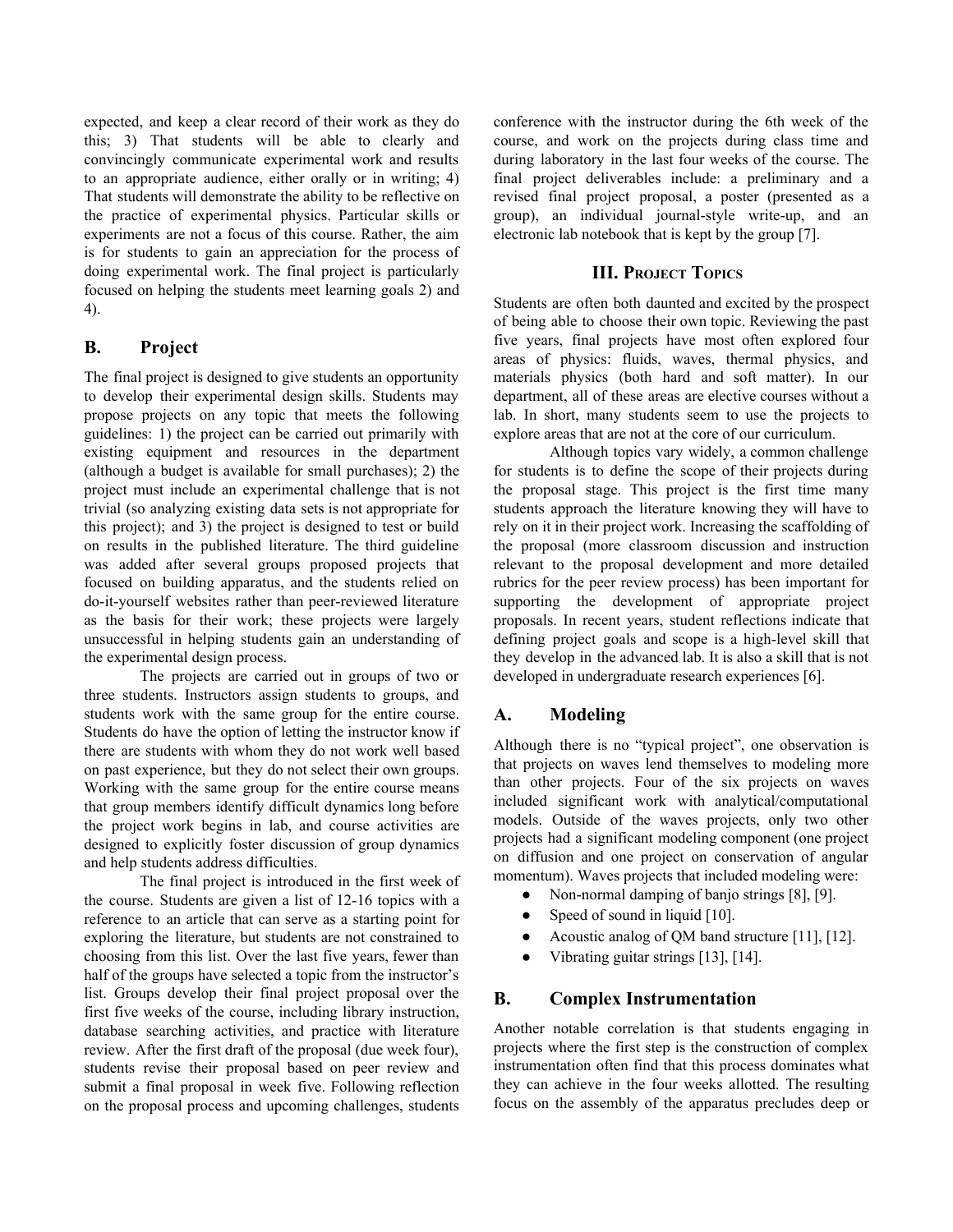iterative work on the experiment itself, and leaves students with a limited experience of the experimental process. Instrument-focused projects also appear to steer students toward narrower engagement with the literature, as the class of problems they encounter are better-suited to, e.g., do-it-yourself websites.

Seven groups over the past five years have proposed building complex instrumentation as the first step of their project. Some groups have built and successfully calibrated the instrument, but none got data beyond calibration. These instrument-building projects included: a chaotic pendulum [15]; a Watt balance [16]; a bomb calorimeter; a rheometer; a spectrometer for Raman spectroscopy; a scanning tunneling microscope; and a spectrometer for Förster resonance energy transfer.

## **IV. EXAMPLES OF SUCCESSFUL PROJECTS**

As examples of successful projects compatible with the final project timeline, we highlight here the work of three groups. All of these projects fostered meaningful engagement with the experimental design process. Students gained experience in the machine shop building apparatus, collected data in a timely manner that allowed some iteration (either of apparatus design or of experimental methods), and used the published literature to put their results in context. None of these projects were based on an *American Journal of Physics* (*AJP*) article that provides a detailed advanced lab activity; that seems to have contributed to the students having to think more deeply about their experimental design.

## **A. The Leidenfrost Effect**

This project exploring the Leidenfrost effect was based on a research article [17], so an experimental approach is presented, but the implementation is not described in a pedagogical manner.

This experiment provided many variables to explore ("ratchet" topology, ramp angle, temperature, liquid, etc), and the students could control many of those variables without significant technical difficulty. The machine shop work was time-consuming, but experimental data collection was quick so there were opportunities to iterate depending on results. In this particular implementation, students turned an experimental setback (chemical contamination of the "ratchet" material) into an opportunity to test the effects of different types of contamination. In post-project reflective statements, group members discussed the importance of flexibility, and the opportunity for unexpected exploration appears to have been important for their sense of agency and ownership in this project.

# **B. The Speed of Sound in Liquids**

This project explored the speed of sound in a liquid by measurement of optical diffraction pattern and was based on a two-page *AJP* Apparatus and Demonstration Note [10]. This foundational article is brief so students get a sense of possibilities for extension, but the article does not outline details.

For this experiment, neither the set-up nor the data collection were overly complicated. This meant that within the project work period students had time to iterate both the design of the apparatus and design of the experimental methods. This project also provided good opportunities to compare results to theoretical expectations. In post-project reflective statements, all group members emphasized the role of troubleshooting and iteration in their learning process.

# **C. 2D Fluid Flow**

The project used vertically falling soap films as a vehicle for exploring 2D fluid flow. The foundational article for this project [18] describes an apparatus that is much more complicated than what is feasible in the advanced lab, and students had to isolate essential elements of this experiment to design a suitable project.

Although the basic apparatus to produce 2D fluid flow was fairly straightforward to construct, developing a feasible method to image the fluid flow within curricular resource constraints required iteration. This project provided students a rich set of experiences with regards to data visualization. Results were both qualitative (e.g. flow lines) and quantitative (e.g. vortex shedding rate). Additionally, the experimental design was flexible enough to allow students to change several variables that impact flow. In their post-project reflections, students noted because they had to simplify experimental approaches described the in literature, they had to be creative, and the methods developed were truly their own.

## **V. METACOGNITIVE ASPECTS**

The advanced lab exposes students to a degree of open-ended experimental work that they have not seen in previous lab courses. To support students as they move from structured to open-ended problem solving in the laboratory, we have introduced an increasing number of metacognitive support activities over the past five years.<sup>1</sup> When we first introduced the final projects into the course, we included no metacognitive activities. Over time, we have implemented a number of forward-looking and

<sup>&</sup>lt;sup>1</sup> More detailed discussion of these activities can be found in [19].